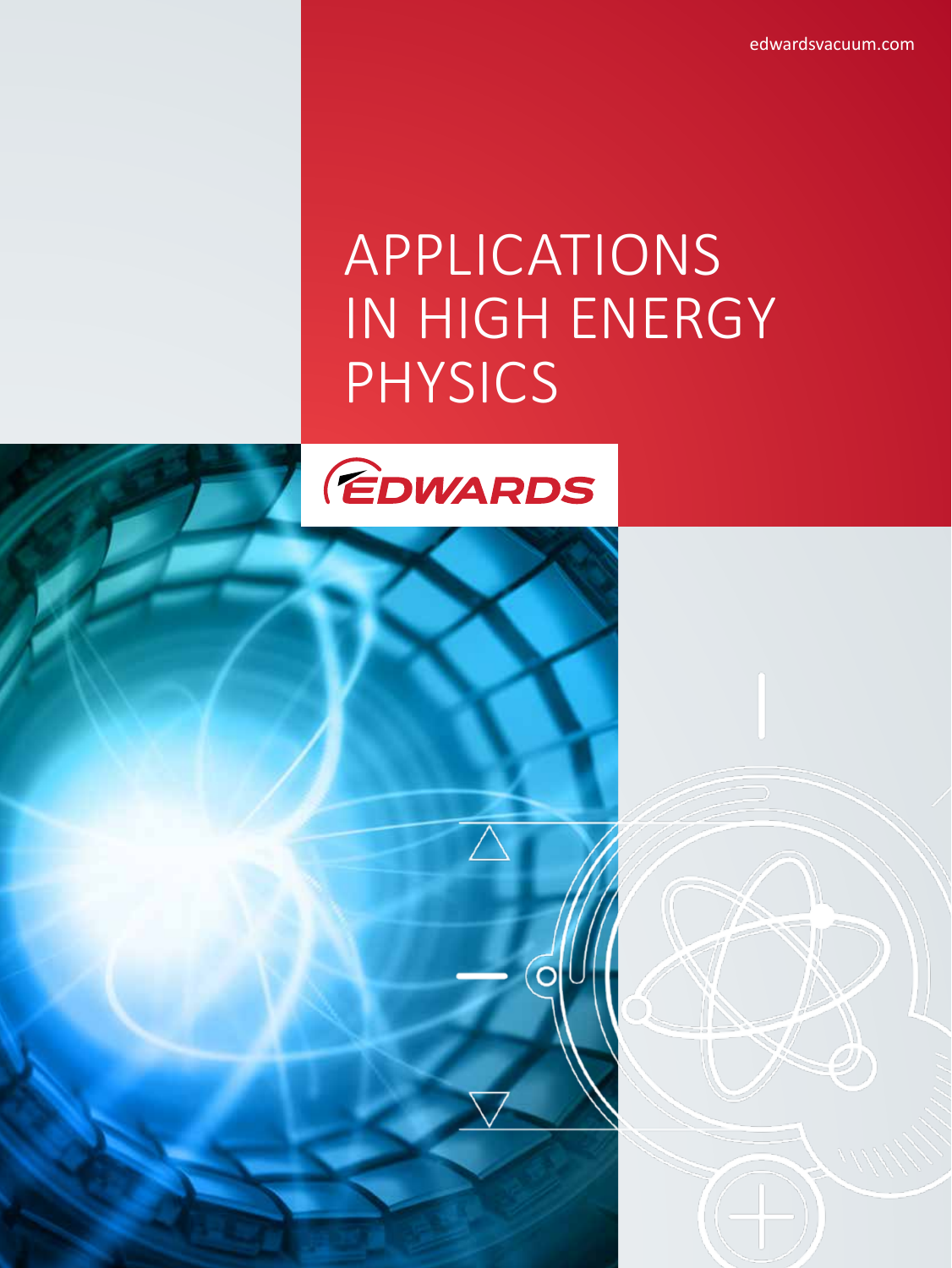

# EDWARDS THE PARTNER OF CHOICE

**Edwards is a world leader in the design, technology and manufacture of vacuum pumps with over 95 years' history and more than 75 years' manufacturing experience.** 

We believe in delivering results that bring value to our customers by using our breadth of industry experience to identify and apply solutions to your problems. Using the most innovative and up-to-date modelling techniques, we can optimise the pumping configuration for customers to provide a system design giving the maximum performance in the most reliable and cost-effective way.

# PERFORMANCE YOU CAN RELY ON

**High energy physics is the science of the very small, the study of the fundamental building blocks of nature and the origins of the universe around us.**

Research and development in the field of high energy physics is full of complexity and twists and turns, driven by the desire to understand and explain the basic constituents of matter. This has paved the way to challenging and exciting experiments, whose feasibility and success are highly dependent on the sustainability of a stable vacuum environment and resilient equipment for this.

Edwards, a technology leader in vacuum, has a deep understanding of High Energy Physics applications and the critical role that vacuum plays at every stage. This experience, coupled with class-leading products and application know-how, allows us to offer a broad range of solutions enabling you to push the boundaries of modern physics.

From the smallest school laboratory to the world's largest particle accelerators, Edwards' products and services are facilitating education, development and scientific evolution across the globe.

Optimised solutions for performance from atmospheric pressure to ultra-high vacuum

**The widest portfolio of pumping mechanisms**

A broad depth of application and simulation experience across the vacuum industry **Not just pumps but complete solutions**

High uptime solutions with proven repeatable performance

**Increased productivity and dependable reliability**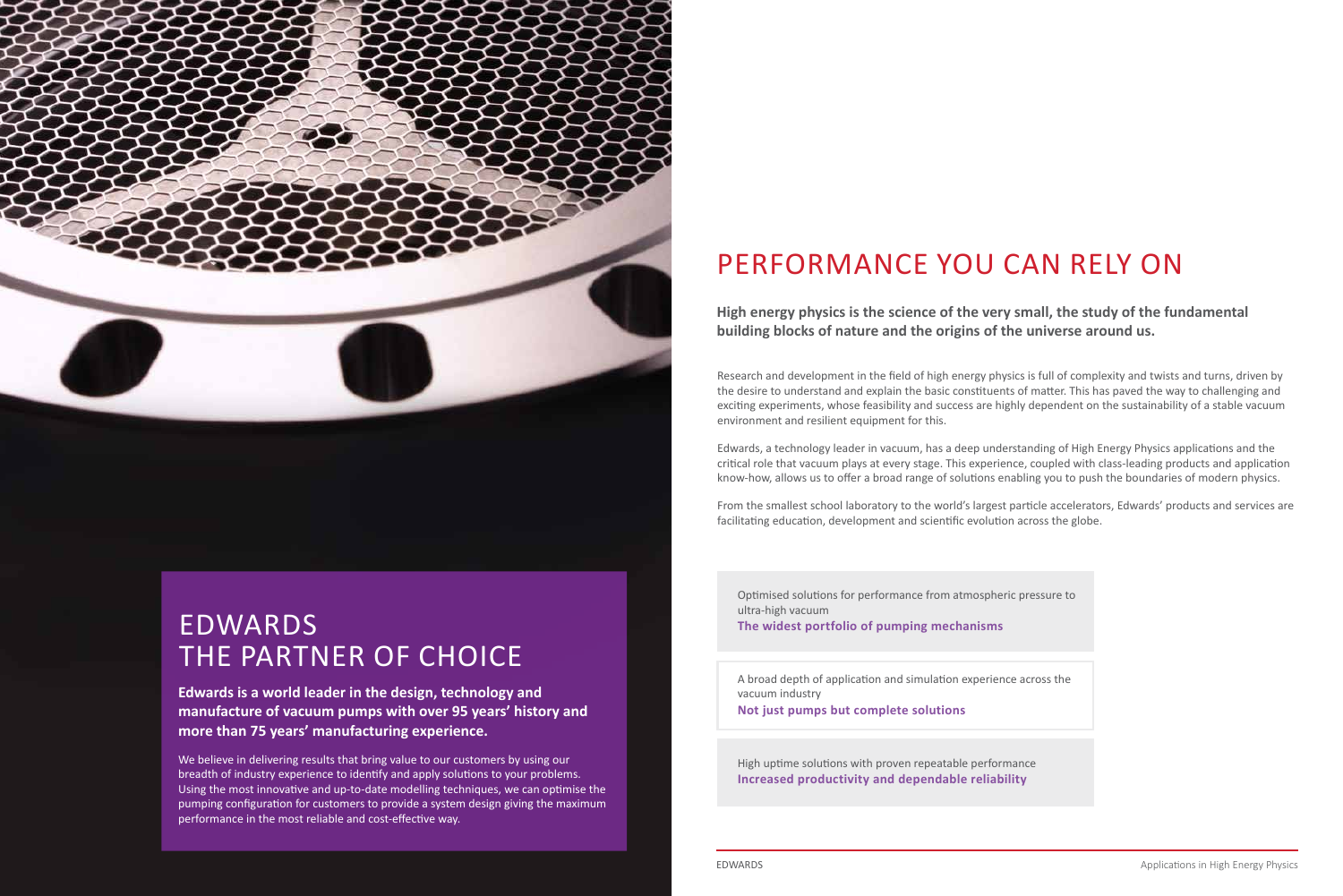# Synchrotron

A synchrotron is a type of particle accelerator able to produce intense beams of x-rays, infrared or ultraviolet light which can be as much as 10 billion times brighter than the sun. These beams can then be used to allow scientists to study samples of any material from metal to bacteria in incredible detail. In order to produce these high intensity beams with particles that travel at almost the speed of light, there is a need for a vacuum similar to that of outer space.

### Application example:

# Nuclear Fusion

Nuclear fusion is the process of combining atomic nuclei to produce a new bigger atomic nucleus. When atomic nuclei combine they release a large amount of energy, giving hope for a new source of power in the future. Research in this field largely involves attempts to recreate a reaction similar to that occurring in the sun by fusing two types of hydrogen, deuterium and tritium, to create helium. This requires considerable energy as the gas has to be heated to very high temperatures, up to 100 million degrees Celsius, causing it to become a plasma.

Nuclear fusion research, to a large extent, involves understanding the behaviour of plasma. One of the major challenges faced by scientists is the ability to sustain plasma by maintaining the right pressure. Hence the need for large-scale, effective vacuum systems that ensure ultra-high vacuum in the large reactor vessels/cryogenic system surrounding the superconducting magnetic field coils, and which can withstand very high temperatures, ionising radiation and high magnetic fields.

### Application example:



Edwards STP maglev turbomolecular pumps have been used extensively in the **NSRRC** (National Synchrotron Radiation Research Centre) in Taiwan, one of the world's brightest synchrotron facilities. Known for their reliability and high performance, STP maglev turbomolecular pumps can help obtain the optimum vacuum required for an increased photon quality and lifetime.

Edwards have also developed bespoke turbomolecular pumping stations for **Diamond Light Source**, the largest UK funded scientific facility. Each of these stations includes a turbomolecular pump, a dry scroll backing pump, a high vacuum valve, gauges and an integrated controller. By combining these elements within a compact and mobile 'plug and play' unit, researchers can avoid the cost and space required for fixed pumps on each beamline. These turbomolecular pumping stations are used for the initial pump down of the beamlines. Gamma Vacuum TiTan ion getter pumps are then used to achieve and maintain the UHV pressures needed for operation.

To meet this ever evolving demand, Edwards has designed and developed a special bespoke pump, based on our nEXT turbomolecular pump technology, which will be evaluated in some of the major facilities including **ITER** (International Thermonuclear Experimental Reactor). Equipped with a unique radiation resistant envelope around its rotor and electronics, the pump is also capable of providing an increased magnetic resistance. This, along with the flexibility of end-user serviceability, makes it ideal for nuclear research facilities.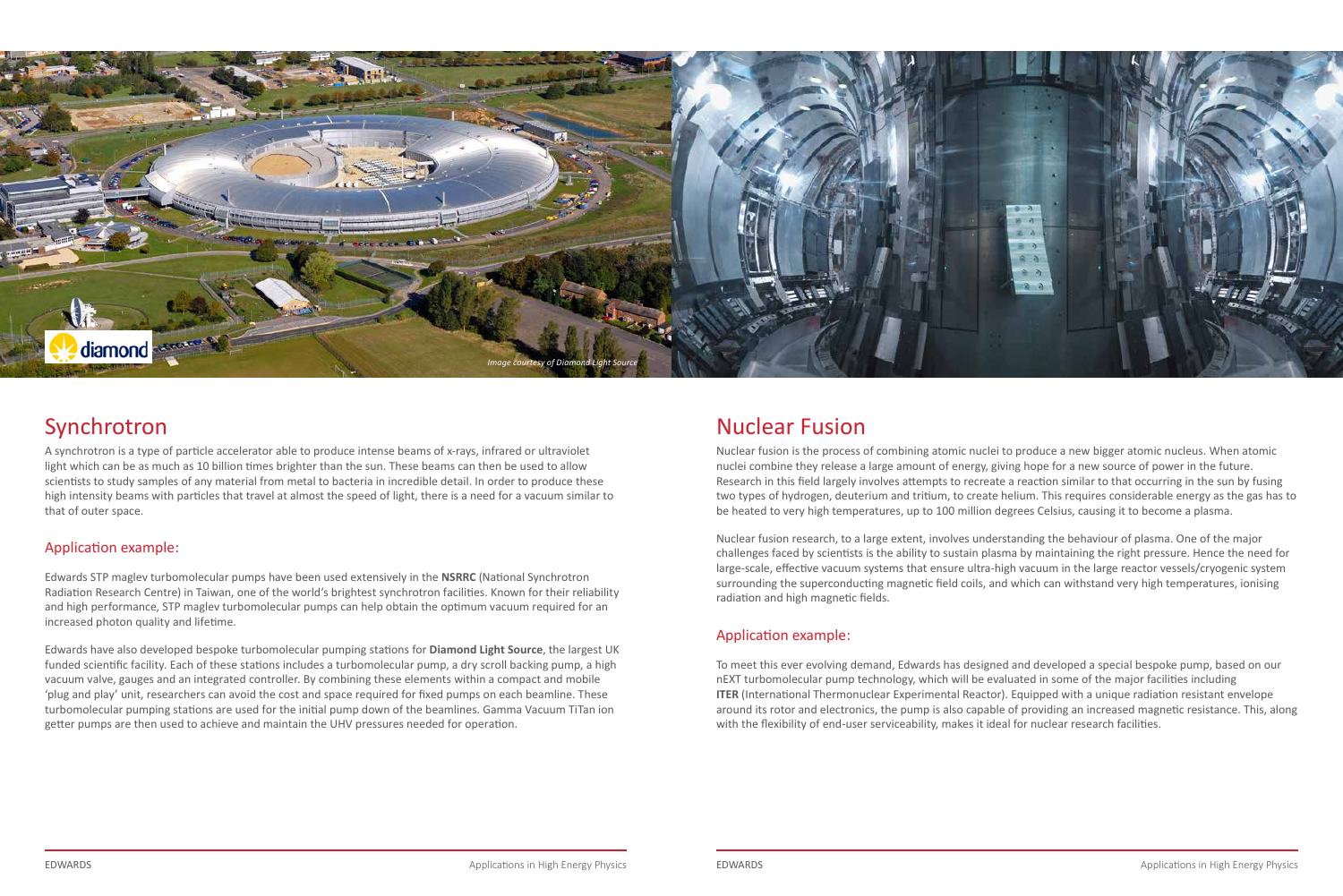

## Gravitational Waves

Gravitational waves are ripples in the curvature of space-time which propagate as a wave, travelling outward from the source. Detecting these waves helps to confirm the explanation of gravity as predicted by Einstein's theory of general relativity. These waves propagate as vibrations in space and travel at the speed of light, which presents a number of experimental challenges to physicists.

Gravitational waves are detected using interferometers on the ground and in space. It is essential that the observatories housing the interferometers are perfectly clean and extremely stable; the whole interferometer must remain as optically perfect as possible. Any residual gas would affect the measurements, so the light beam has to operate under an ultra-high vacuum.

### Application example:

Colliders are extensively used as a research tool for accelerating elementary particles to a very high kinetic energy and letting them collide with other particles. Analysis of the by-products of these collisions gives scientists good evidence of the structure of the subatomic world. Providing the right environment for highly evacuated beam lines and chambers has always been a challenge but Edwards is a pioneer in the development of vacuum products and can offer the best solutions - we understand that operating in such extreme domains is essential for the study of successful particle physics.

### Application example:

Edwards' XDS scroll pumps have been used for over 10 years by **Virgo** in Italy. The Virgo detector for gravitational waves has two 3km long tubes, each 1.2m diameter, which are the largest ultra-high vacuum vessels in Europe and the second largest in the world. With their innovative design and robustness, the XDS dry scroll pumps have been used for various experimental set-ups, including pre-evacuation and baking out of large vacuum chambers.

For more than 20 years the two LIGO observatories in the USA, which were the first gravitational wave observatory to detect gravitational waves, have relied on Edwards oil free dry pumps and STP magnetically levitated turbomolecular pumps.

# **Colliders**

Years of experience in scientific application has helped Edwards provide vacuum solutions to **CERN's Large Hadron Collider**. Our XDS and nXDS dry scroll pumps are hermetically sealed with the bearings fully isolated from the pumping mechanism. This in turn means there are no lubricants under vacuum, eliminating the need for regular oil changes, hence reducing maintenance and eliminating the possibility of contamination which is vital for use in highly evacuated beam lines and chambers.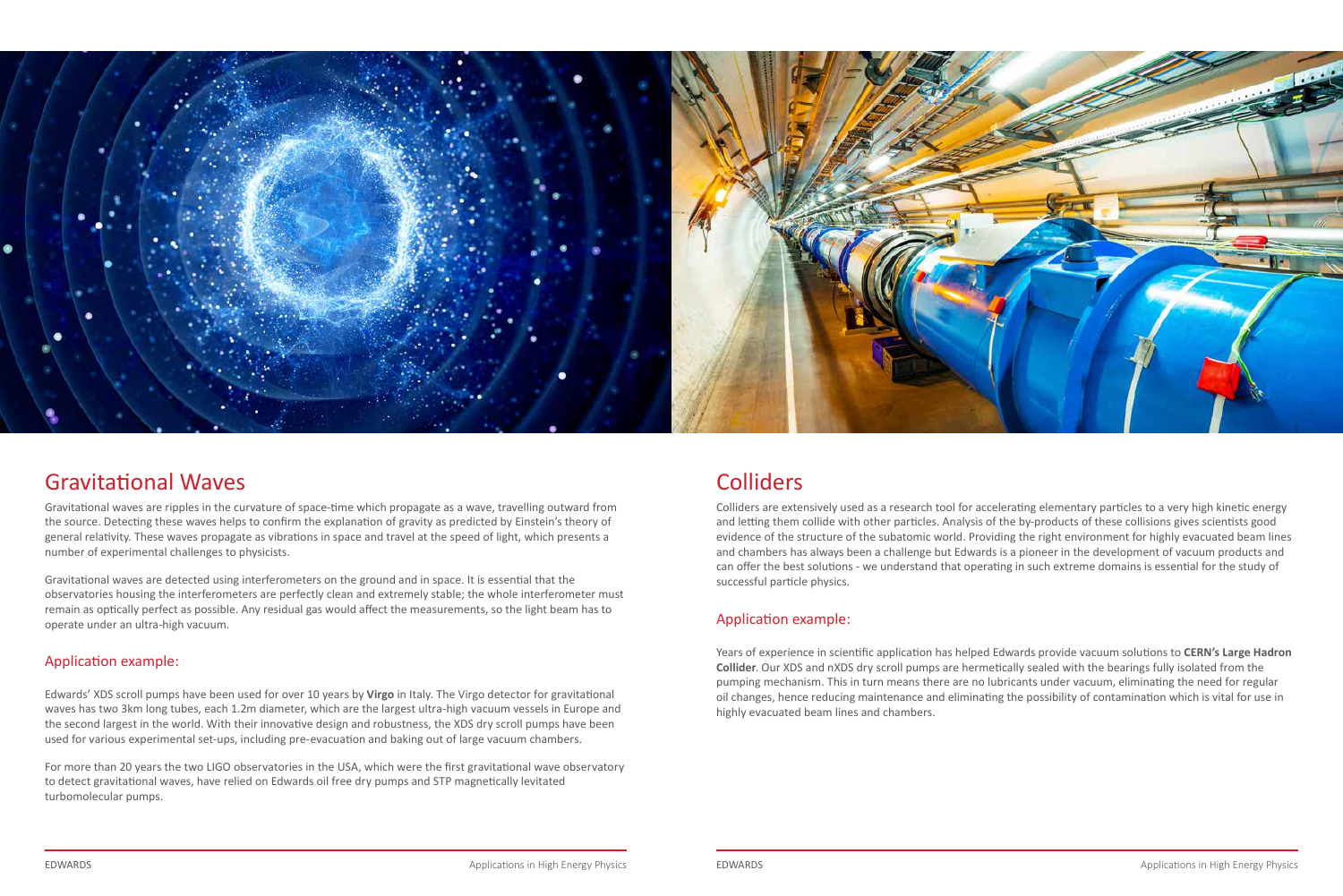## High Powered Laser Beams

High power laser beams are being increasingly used to investigate a wide range of domains from new fields in fundamental physics and gravitational physics to applications in medical science, material study and nuclear material management. These laser beams travel through multiple amplifiers to produce powerful pulses in the shortest interval possible. However, operation of these high intensity laser beams requires careful consideration in the design and building of the large vacuum systems to ensure maximum stability.

### Application example:

With a wide range of skills, experience and specialisation in unique tools and techniques, Edwards has been able to provide a first-class vacuum consultancy and training service to the **ELI** (Extreme Light Infrastructure) project in the Czech Republic, the high-power laser facility of the European Union. Specialising in unique tools and techniques, Edwards offer a vacuum modelling capability that is the best in the industry and can help you select the right pump, pipe and port sizes to ensure that the experiments and tests conducted cater to your requirements. In this case ELI were able to use the information on required pumps to help determine the size of the building needed to house the experiment. Edwards has also helped to train the vacuum team to enable them to understand the fundamentals that will help them maintain the vacuum systems in the future.

# Products

**Edwards offers a broad range of vacuum products to meet the challenges presented by today's research and development laboratories. Whatever your vacuum pumping requirements, Edwards has the product solution.**

### **STP Magnetically Levitated Turbomolecular Pumps**

Edwards STP maglev turbomolecular pumps are at the forefront of vacuum for R&D institutes and high energy physics. The multi-axis, non-contact magnetic bearing system ensures there is no risk of contamination, while minimising noise and vibration. This also means zero maintenance for most applications and low cost of ownership, making the STP maglev turbomolecular pumps the ideal choice for critical and demanding applications.

Exceptional pumping speeds and compression ratios **Superior performance**

Field proven reliability in the most demanding environments **No unplanned downtime**

Huge install base of turbomolecular pumps **turbomolecular pumps**

End user serviceable **Low cost of ownership**



Lubricant free **For zero risk of process contamination**

Ultra low noise and vibration levels **Stable process and work environment**

Intelligent and easy to use controls **Simple operation**

Self-adjustment and re-balancing **Zero maintenance, low cost of ownership**



### **nEXT Turbomolecular Pumps**

nEXT turbomolecular pumps are built on decades of experience and are based on our tried and trusted EXT and STP ranges. nEXT pumps offer superior performance, reliability and end user serviceability, setting the benchmark for scientific turbomolecular pumps.



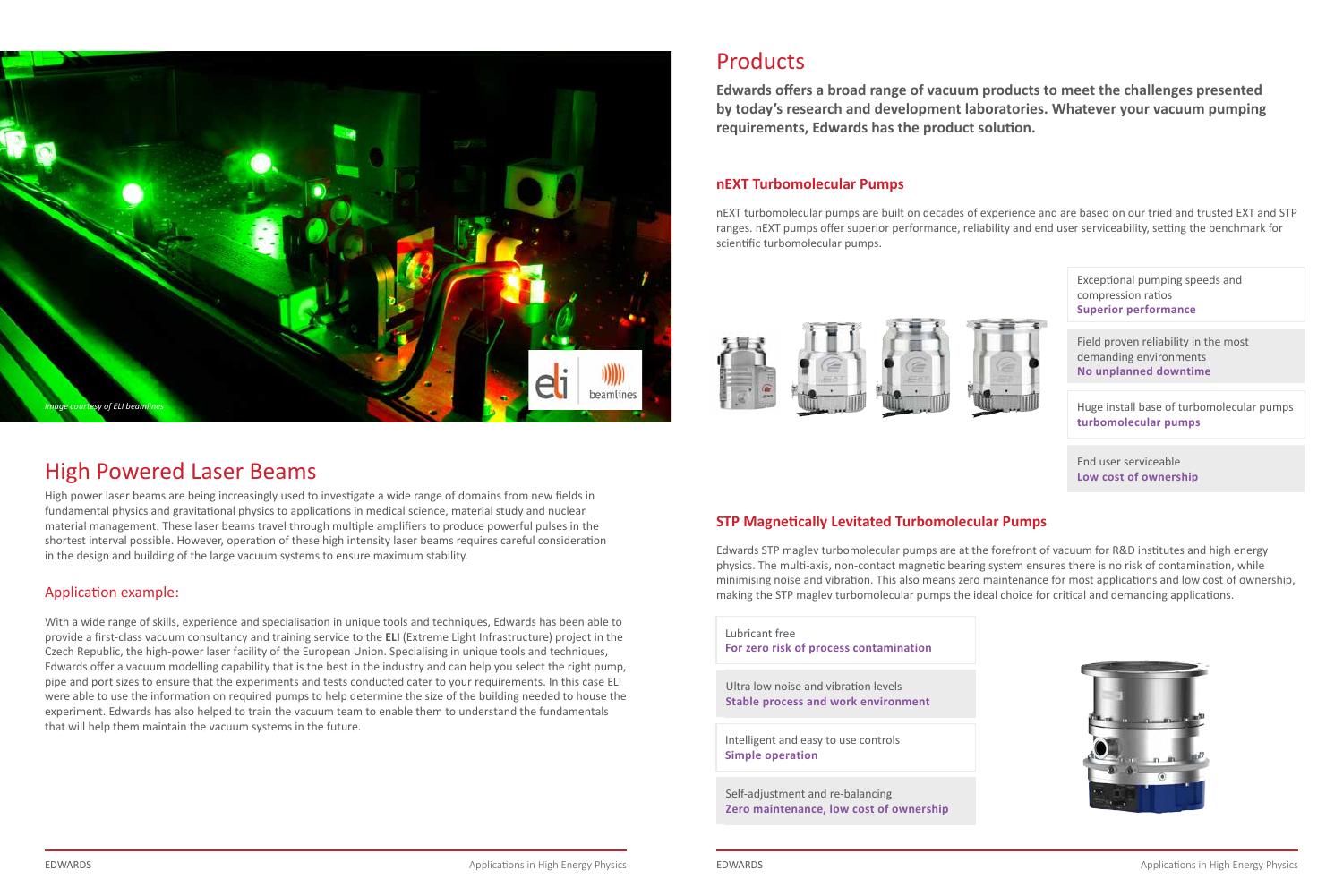### **T-Station 85 Turbomolecular Pumping Station**

The T-Station 85 turbomolecular pumping station seamlessly combines the nEXT85H turbomolecular pump with either a dry pump or oil sealed pump and a simple controller and provides pumping speeds of 47 to 84 ls<sup>-1</sup>. This compact and robust turbomolecular pumping station is supplied fully assembled and ready to go for quick and easy operation.



### **Gamma Ion Pumps**

Gamma Vacuum, now part of Edwards, offers a wide product portfolio including ion getter pumps, TSPs, newly introduced NEGs and a range of control systems. Complementing its existing range of products, the addition of Gamma allows Edwards to offer a complete vacuum solution from atmosphere to UHV.



### **nEXT Turbomolecular Pumping Stations**

nEXT turbomolecular pumping stations have been developed to provide a comprehensive vacuum solution with the latest technological advances for easy installation and operation. With speeds of 47 ls<sup>-1</sup> to 400 ls<sup>-1</sup>, and now available with the nXDS dry scroll pump, the nEXT turbomolecular pumping station enables you to configure the most appropriate combination of turbomolecular and backing pump for your application.

### **Customised Turbomolecular Pumping Stations**

In applications where one of our standard turbomolecular pumping stations does not fulfil your needs, Edwards also offer custom built turbomolecular pumping stations to meet your exact requirements. These can incorporate any of our nEXT turbomolecular pumps or our STP maglev turbomolecular pumps plus our full range of backing pumps and accessories.

### **Non-Evaporable Getter Pumps**

Newly introduced into the Gamma portfolio, a range of Non-Evaporable Getter Pumps (NEG) pumps further extends the Edwards UHV capable product offering. NEGs have the capability to run without power (once activated) for extended periods of time and are particularly useful both for rapid pump-down to UHV pressures and for maintaining vacuum once achieved. NEGs can be integrated within an IGP for an extremely efficient pump combination.

Vibration-free operation **Stable process**

Large gas capture capacity **Efficient pumping solution** A wide choice of turbomolecular and backing pumps **Configured to your needs**

Bakeability **Clean vacuum environment**

Operate without power (once conditioned) **Pump-down and stay-down**

Intelligent and easy to use controls with serial communications **Simple operation**

Ease of use of controllers **Simple operation**

Compact **Minimal footprint** Fully assembled **No systemisation required** Robust construction **High reliability** End user serviceable **Low cost of ownership**



Useful for maintaining UHV under shipping conditions **Retains system vacuum integrity**

Fully assembled **No systemisation required**

Specialised variants available **Configured to your needs**

Small and compact **Can be mounted close to chamber**



Widest portfolio of ultra-high vacuum pumps **Optimum solution for your requirements**

> End user serviceable **Low cost of ownership**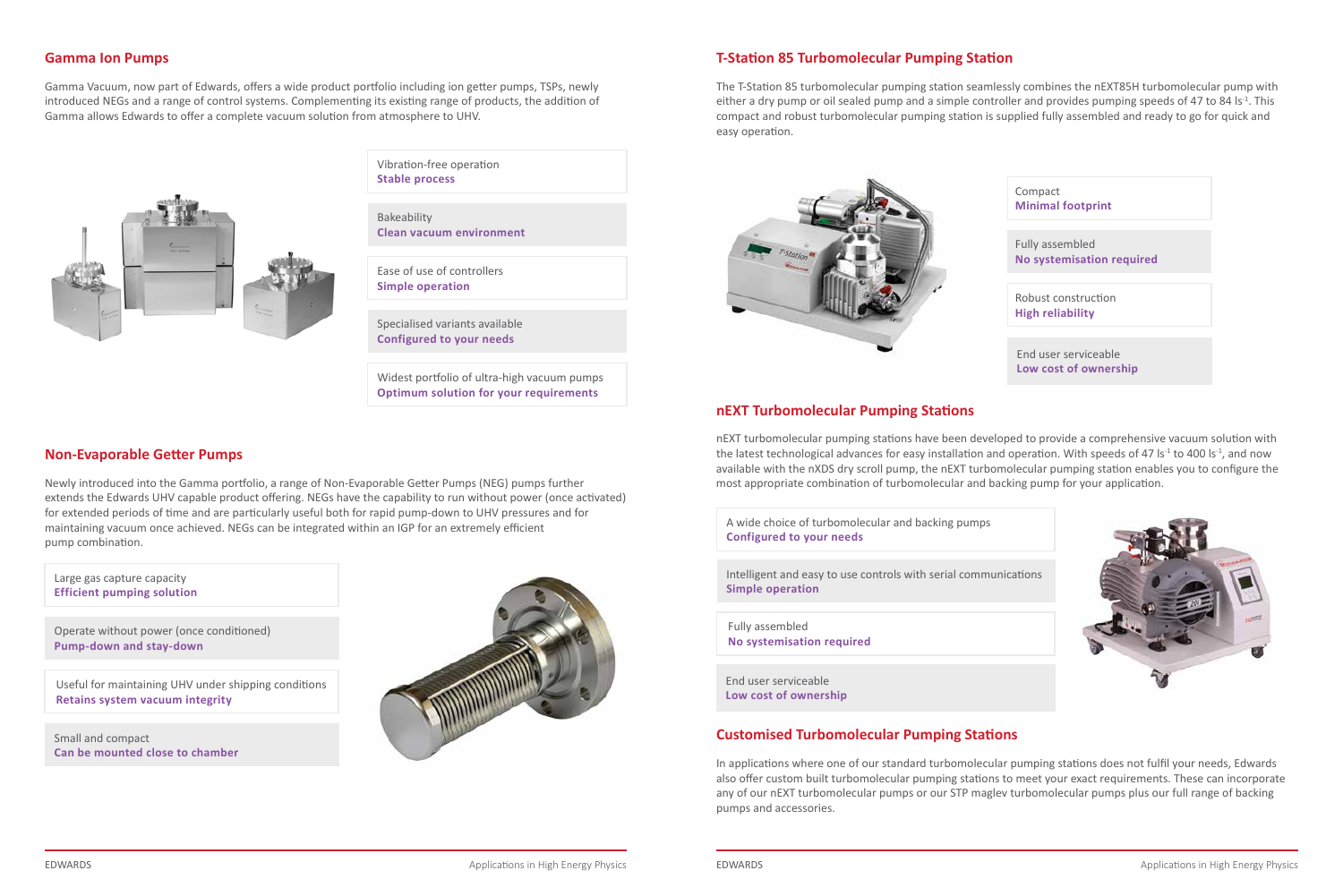### **nXDS Dry Scroll Pumps**

The nXDS has taken scroll vacuum technology to the next level. Improved performance, quiet operation and extended service intervals make nXDS the ultimate dry choice.



### **RV Oil Sealed Rotary Vane Pumps**

The RV series of rotary vane pumps are the result of more than 75 years' experience and a clean sheet design programme to produce the ultimate range of small oil sealed rotary vane pumps. These rugged vacuum pumps offer an excellent ultimate, with good pumping speeds as well as superior vapour handling capabilities and quiet operation.

Quiet operation **Better work environment and low environmental impact**

Fast acting, automatic inlet valve for best in class anti-suck back protection **Safe process and systems**

Intelligent and easy to use controls **Simple operation**

The EPX series uses a unique, patented, single-shaft regenerative / Holweck<sup>®</sup> stage mechanism. They are ideal for applications where a better base pressure is required than can be delivered by a typical primary pump and where otherwise a turbomolecular pump and primary pump would be required and also for applications that cycle frequently from atmosphere to low pressures.



Mode selector and two position gas ballast **Configured to meet your vacuum needs**

We offer a wide choice of vacuum measurement and control products – from dial gauges to microprocessor based gauge controllers. Within each product range, there is a family of models designed to meet the widest user specification.

Hermetically sealed for a lubricant free vacuum environment **No contamination and no oil to dispose**

Superior particulate handling **High reliability**

Long service interval and low power consumption **Low cost of ownership**

High vapour handling **Quicker process**

Superior vapour handling **Quicker process**

Designed for easy maintenance **No unplanned downtime**



### **EPX High Vacuum Primary Pumps**

### **Measurement and Control**

Zero routine maintenance with a 5 year service interval **Extremely reliable with low cost of ownership**

No grease or oil under vacuum and resents no other source of potential contamination **Ultra clean mechanism**



Low noise and vibration **Better working environment**

Unique patent protected pumping mechanism **Continuous operation at all inlet pressures**

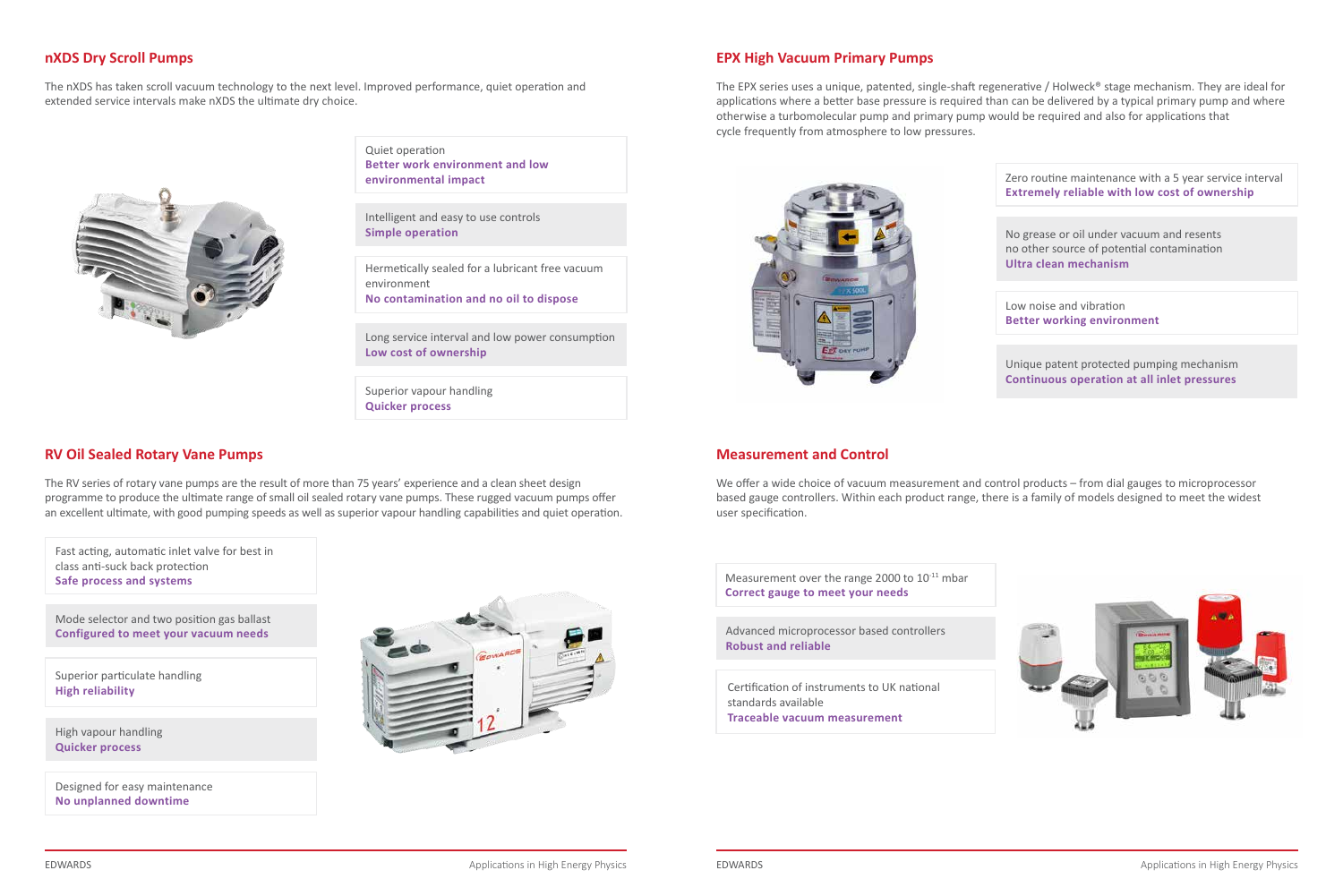|                                |                                          |                                 |                                  | <b>HIGH ENERGY PHYSICS</b>          |                    |                            |           |
|--------------------------------|------------------------------------------|---------------------------------|----------------------------------|-------------------------------------|--------------------|----------------------------|-----------|
|                                |                                          |                                 | Accelerators/LINAC               | <b>Beamlines &amp; End Stations</b> | Accelerators/LINAC | <b>Gravitational Waves</b> | Lasers    |
| Rotary Vane Pumps              | Single Stage                             | ES                              | $\ddag$                          | $\ddot{}$                           | ÷                  | ÷                          | $\ddot{}$ |
|                                | Two Stage                                | E2M small                       | ÷                                | $\ddot{}$                           | ÷                  |                            | ÷         |
|                                |                                          | <b>RV</b>                       | ÷                                | ÷                                   | ÷                  |                            | ÷         |
|                                |                                          | E2M medium and large            | $\begin{array}{c} + \end{array}$ | $\begin{array}{c} + \end{array}$    | $\ddot{}$          |                            | ÷         |
| <b>Small Dry Pumps</b>         | Diaphragm Pumps                          | XDD1                            | ✓                                |                                     | $\checkmark$       |                            |           |
|                                | <b>Scroll Pumps</b>                      | nXDS, XDS                       | ✓                                | ✓                                   | ✓                  | ✓                          | ✓         |
| Large Dry Pumps and Systems    | Multi Stage Roots Pumps                  | iXL120 (clean pumping)          | ✓                                | ✓                                   | ✓                  |                            | ✓         |
|                                |                                          | iXM (medium duty)               | ✓                                | ✓                                   | $\checkmark$       |                            | ✓         |
|                                | Roots Claw Pumps                         | iXH (Harsh duty)                | ✓                                | ✓                                   | ✓                  |                            | ✓         |
|                                |                                          | iGX (light and medium duty)     | ÷                                | ÷                                   | ÷                  |                            | ÷         |
|                                |                                          | iH (harsh duty)                 | ÷                                | ÷                                   | ÷                  |                            | ÷         |
|                                | <b>Screw Pumps</b>                       | GXS                             | ✓                                | ✓                                   | ✓                  |                            | ✓         |
|                                | <b>Screw Pumps for ATEX Environments</b> | <b>CXS</b>                      | ✓                                | ✓                                   | ✓                  |                            | ✓         |
| High Vacuum Primary Pump       |                                          | EPX                             | ✓                                | ✓                                   | ✓                  | ✓                          | ✓         |
| <b>Turbomolecular Pumps</b>    | <b>Hybrid Bearing</b>                    | nEXT                            | ✓                                | ✓                                   | ✓                  | ✓                          | ✓         |
|                                | <b>Magnetic Bearings</b>                 | <b>STP</b>                      | ✓                                | ✓                                   | ✓                  | ✓                          |           |
|                                | <b>Pumping Stations</b>                  | Turbomolecular pumping stations |                                  | ✓                                   | ✓                  | ✓                          |           |
| <b>UHV Pumps</b>               | Ion Getter Pumps                         |                                 | ✓                                | ✓                                   | ✓                  |                            | ✓         |
|                                | <b>Titanium Sublimation Pumps</b>        |                                 | ✓                                | ✓                                   | ✓                  |                            | ✓         |
|                                | Non Evaporable Getter Pumps              |                                 |                                  | ✓                                   | ✓                  |                            | ✓         |
| Oil Vapour Diffusion Pumps     |                                          | Diffstaks                       |                                  | ÷                                   | $\pm$              |                            |           |
|                                |                                          | HT Diffusion Pumps              |                                  |                                     | ÷.                 |                            |           |
|                                |                                          | Vapour Boosters                 |                                  |                                     | ÷                  |                            |           |
| Vacuum Instruments             | Measurement and Control                  |                                 | ✓                                | $\checkmark$                        | $\checkmark$       | $\checkmark$               | ✓         |
|                                | Leak Checkers                            |                                 | ✓                                | ✓                                   | ✓                  | ✓                          |           |
| Vacuum Hardware                | Valves                                   |                                 | ✓                                | ✓                                   | ✓                  | ✓                          |           |
|                                | Pipeline Components                      |                                 | ✓                                | ✓                                   | $\checkmark$       | ✓                          | ✓         |
|                                | Flanges and Fittings                     |                                 | ✓                                | ✓                                   | ✓                  | ✓                          |           |
| <b>Lubricants and Sealants</b> | Oil                                      |                                 | ÷                                | ÷                                   | ÷                  |                            | ÷         |
|                                | Grease                                   |                                 | ÷                                | $\ddot{}$                           | $\pm$              |                            | ÷         |

 $\checkmark$  Recommended technology

**+** Conventional technology



## Service you can trust

At Edwards we pride ourselves on developing service solutions that deliver optimum performance and up-time for our customers. Convenience, quality and value are at the heart of everything we do. Whether you are looking for immediate help and advice, or require a long-term total service partner, we make the performance of your business our priority.

### Well-maintained systems last longer

Maximise the lifetime of your product by servicing your own products regularly using original parts and tooling. Edwards can support you with spares, maintenance kits, tools and training. Combining the reliability of original spare parts with quality tools means you are well on the way to achieving years of trouble-free operation.

### Prolonged peace of mind

Extending the new equipment warranty gives you a simple opportunity to add peace of mind to your purchase of new equipment, should a fault occur as a result of a manufacturing defect, equipment is expressly repaired or replaced. Cover is available on many of our products allowing the original factory warranty to be extended from 12 months to 2 years and beyond.

### Your global partner

We understand the importance of local support. Edwards has a number of major service facilities located throughout the world, each location is supported by an extensive team of engineers and technicians to provide local, rapid response and great value service. All our service operations are conducted at the highest international standards in accordance with ISO9001 (Quality), ISO14001 (Environmental), and OHSAS18001 (Workplace safety).